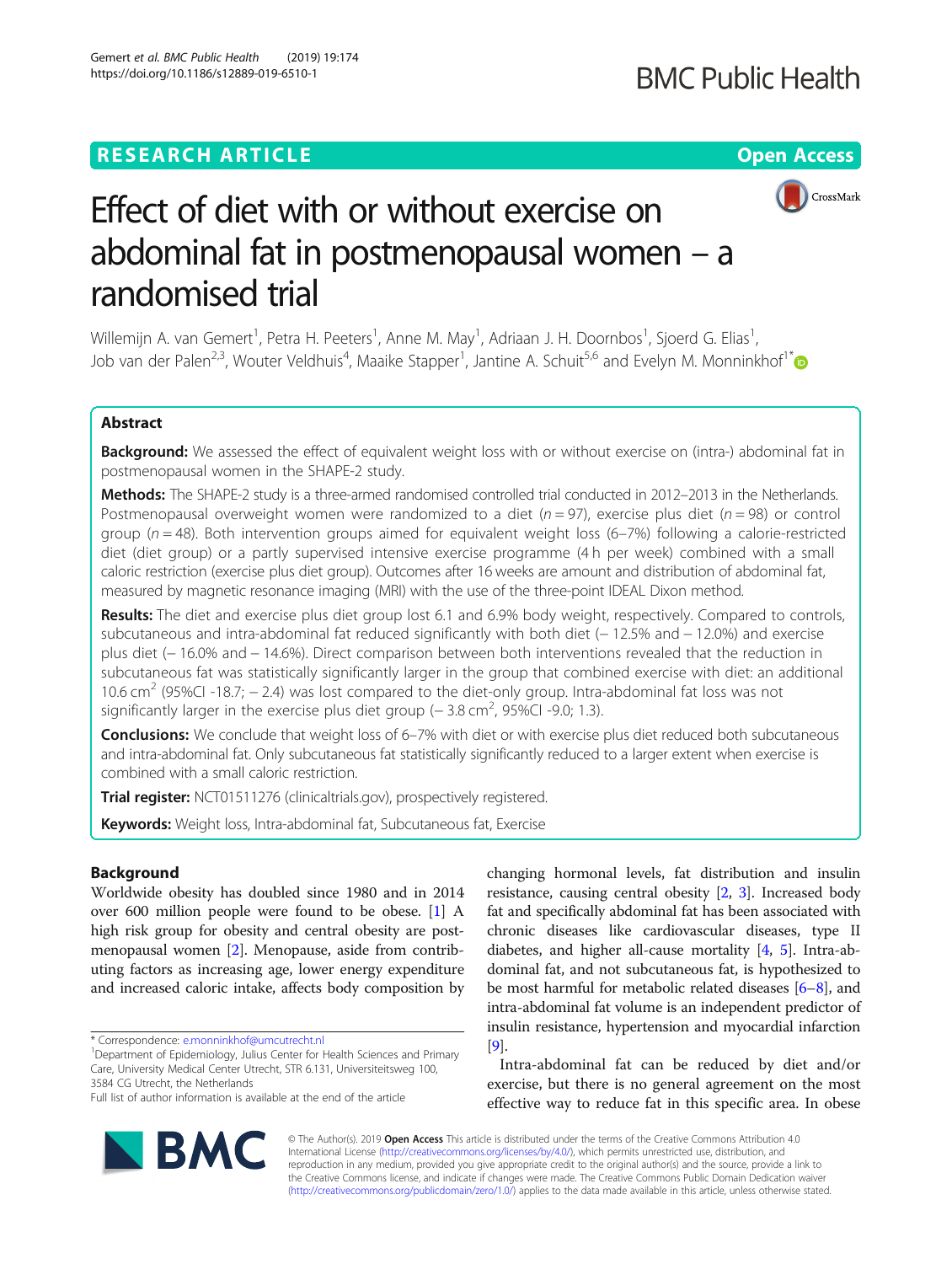postmenopausal women, weight loss trials evaluating diet interventions with or without exercise, found that exercise is not more effective compared to a caloric restriction in reducing intra- abdominal fat and also not in reducing subcutaneous abdominal fat [[10](#page-7-0)–[12\]](#page-7-0). Others found a dose-response effect of volume of aerobic exercise on subcutaneous abdominal fat, but not intra-abdominal fat [[13](#page-7-0)].

The Sex Hormones And Physical Exercise (SHAPE)-2 study was primarily designed to investigate the effect of equivalent weight loss with or without exercise on biomarkers of postmenopausal breast cancer risk. Results on sex hormones and inflammatory factors and adipokines are reported elsewhere [\[14,](#page-7-0) [15](#page-7-0)].

In this paper, we aim to address the following question: Does weight loss induced mainly by exercise in combination with a small caloric restriction, reduce (intra-)abdominal fat to a larger extent than equivalent weight loss induced by diet only?

#### Methods

#### Design and study population

The present study is a secondary analysis of the SHAPE-2 study, a randomized controlled trial in 243 healthy overweight to obese postmenopausal women.

The primary aim of the SHAPE-2 study was to assess whether exercise had additional beneficial effects to weight loss on biomarkers for breast cancer, since previous studies had shown that only in women who lost weight, biomarkers changed in the good direction. Therefore, in the SHAPE-2 study, we aimed to obtain an equal weight loss in both intervention arms (the weight loss was achieved by caloric restriction only; or by exercise and a small caloric restriction) [\[16\]](#page-7-0).

The study ran from February 2012 until June 2013, in the Netherlands. Details of the study design are reported elsewhere [\[16](#page-7-0), [17\]](#page-7-0). The ethical committee of the University Medical Center Utrecht approved the study (No. 11/465); and all study subjects provided written informed consent. Furthermore, this study adheres to CONSORT guidelines.

Recruitment was mainly performed by mass mailings sent to a random sample of women aged 50–69 years drawn from female inhabitants of eight municipalities in the Netherlands. Furthermore, we recruited via media attention. Eligible women were postmenopausal; overweight/obese (BMI 25–35 kg/m<sup>2</sup>); insufficiently physically active (< 2 h/week of moderate to vigorous activity); not using exogenous (sex) hormones; and not diagnosed with diabetes or cancer. Postmenopausal state was self-reported and defined as natural cessation of menses for at least 12 months, or in case of hysterectomy: aged 55+ and likely to be postmenopausal based on medical history.

#### Interventions

The study started for all women with a 4–6 week run-in period in which a personalized standardized diet was prescribed conforming to the Dutch National Guidelines for a Healthy diet [[18](#page-7-0)] i.e. 50–60% carbohydrate, 15–20% protein and 20–35% fat, maximum of 1 alcoholic drink per day; > 25 g of fibres per day; 200 g vegetables, 2 servings of fruit etc. The energy content of the standardized diet is determined using the individual's habitual energy intake (dietary history), body weight history and a calculated estimate using the Harris & Benedict formula [[19\]](#page-7-0) multiplied by an estimate of their physical activity level. The run in period is designed to obtain a comparable macronutrient intake among participants, stabilise body weight, check the estimated energy requirements and evaluate protocol adherence. Hereafter, baseline measurements were taken and study participants were randomised, stratified for municipality, to a diet group ( $n = 97$ ), exercise plus diet group  $(n = 98)$  or control group  $(n = 48)$ . The randomisation software generated random sequences within block sizes of five (ratio interventions versus control; 2:2:1).

Both intervention programmes aimed to lose 5–6 kg of body weight, in 10–14 weeks' time. Dietitians and physiotherapists supervised the weight loss interventions and were established in each participating municipality. Weekly self-weighing was performed in both intervention groups to closely monitor body weight. In addition, supervised weighing was performed by the dietitian (each visit) and physiotherapist (weekly). If the weekly weight loss of a participant did not meet or exceed the 0.5 kg/week for 3 consecutive weeks, extra coaching was provided to adapt the participants' diet or exercise level. If the weight loss goal was reached, or after 14 weeks maximum, a weight maintenance period started (2–6 weeks) wherein with dietary adaptations energy intake and expenditure were balanced. The maintenance period aimed to stabilise body weight in order to obtain stable sex hormone levels. The control group was instructed to maintain a stable weight during the whole intervention period. They were offered an alternative weight loss programme after the study period.

Participants randomised in the diet group were prescribed a diet with a caloric restriction of 3500 kcal/week as compared to their estimated needs and habitual intake (i.e., standardised diet during the run-in period). They were instructed to maintain their habitual physical activity level.

Participants in the exercise plus diet group followed a 4-h/week exercise programme (energy expenditure of approximately 2530 kcal/week). The exercise programme included two 60-min group sessions of combined strength and endurance training conducted by physiotherapists and two 60-min Nordic walking (brisk walking with poles) sessions per week. Group sessions consisted of 25 min of strength training, 20–25 min of endurance training and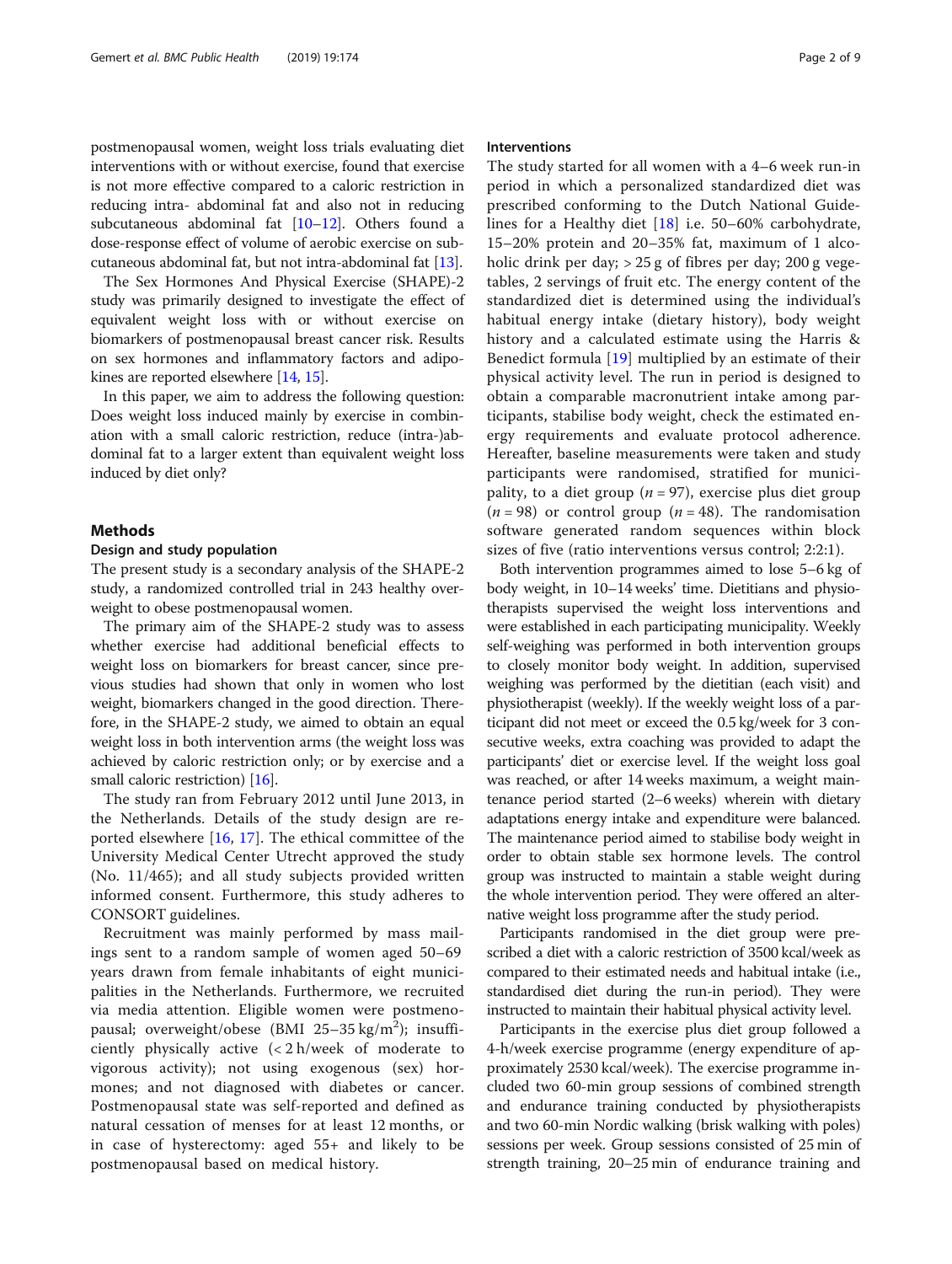5–10 min warm ups and cool downs. During exercising, heart rate monitors were worn. Training intensity increased gradually during the study (for endurance training: from 60 to 90% of the heart rate reserve (HRR)), for strength training: based on repetition maximum tests). Nordic walking sessions were performed at 60–65% HRR. Nordic Walking instructor supervised classes were organised and women were strongly encouraged to attend these. For feasibility reasons, participants were also allowed to perform these sessions on their own. In this case, home training sessions should be filled in, in provided exercise logs and were checked by the physiotherapists. On top of the exercise programme, women were instructed to increase their daily energy expenditure by for example taking the bike for shopping and by climbing stairs. For specific details of the training programme, we refer to the design-paper of the SHAPE-2 study [\[16\]](#page-7-0).

The exercise intervention was combined with a small caloric intake restriction of 1750 kcal/week to ensure the 5–6 kg weight loss in a short time frame. However, the emphasis was on exercise. The total targeted daily energy deficit in the exercise plus diet group (2530 kcal/week by exercise  $+ 1750$  kcal/week by diet = 4280 kcal/week) was larger than in the diet group (3500 kcal/week). This decision was taken since reduce and maintain body weight by exercise only in obese and untrained women is a long term process and a goal hard to attain. Several compensatory mechanisms, that are both mentally and physically (e.g. gain in muscle mass), unable adequate weight loss. Therefore, since the aim was an equal weight loss in both intervention groups, we decided to study the effect of exercise in combination with a slight caloric restriction [\[16\]](#page-7-0).

Potential changes in weight, exercise and eating pattern in all three groups were monitored by phone calls by the study team or dietician. Additionally, 3-day food diaries were taken in the run-in period, after 4 weeks intervention and in the maintenance period. See also Table 1 for a schematic overview of the study.

#### Outcome measurements

At baseline and after 16 weeks measurements were taken. Abdominal fat, including subcutaneous abdominal adipose tissue (SAAT) and intra-abdominal adipose tissue (IAAT), was determined by magnetic resonance imaging (MRI, Philips, Ingenia 1.5 Tesla) with the use of the three-point IDEAL Dixon method [\[20](#page-7-0)]. Of each individual the stack of fat weighted MRI images were selected and uploaded to the software programme ImageJ (<https://imagej.net/Welcome>) where the images could be viewed in the sagittal plane and slices on level L2-L3, L3-L4 and L4-L5 were selected. Hereafter, the fat weighted images of the single slices were selected and

Table 1 Overview study programme, contact moments and measurements

|                                                                                                                                                                                                                      | <b>RUN IN PHASE</b>  |   |   |                               |                      | <b>INTERVENTION PHASE</b> |                                          |    |        |     |                 |   |    |       |                                         | <b>MAINTENANCE</b> |         |          |    |
|----------------------------------------------------------------------------------------------------------------------------------------------------------------------------------------------------------------------|----------------------|---|---|-------------------------------|----------------------|---------------------------|------------------------------------------|----|--------|-----|-----------------|---|----|-------|-----------------------------------------|--------------------|---------|----------|----|
| week                                                                                                                                                                                                                 |                      |   |   | $-6$ $-5$ $-4$ $-3$ $-2$ $-1$ |                      | $1 \t2 \t3 \t4$           |                                          |    | -5     | - 6 | $7\overline{ }$ |   | 89 |       |                                         | 10 11 12 13 14 15  |         |          | 16 |
| Diet group                                                                                                                                                                                                           |                      |   |   |                               |                      |                           |                                          |    |        |     |                 |   |    |       |                                         |                    |         |          |    |
| -diet composition                                                                                                                                                                                                    | <b>BASELINE DIET</b> |   |   |                               |                      |                           |                                          |    |        |     |                 |   |    |       | ENERGY RESTRICTED DIET (-500 kcal/day)  |                    |         |          |    |
| -dietary counselling <sup>a</sup>                                                                                                                                                                                    | F                    |   |   | Τ                             |                      | F G T G T G T             |                                          |    |        |     |                 |   |    | T G T |                                         |                    | F,<br>G |          | т  |
| Exercise plus diet group                                                                                                                                                                                             |                      |   |   |                               |                      |                           |                                          |    |        |     |                 |   |    |       |                                         |                    |         |          |    |
| -diet composition                                                                                                                                                                                                    | <b>BASELINE DIET</b> |   |   |                               |                      |                           |                                          |    |        |     |                 |   |    |       | ENERGY RESTRICTED DIET (- 250 kcal/day) |                    |         |          |    |
| -dietary counselling <sup>a</sup>                                                                                                                                                                                    | F                    | Т |   | Τ                             |                      | F.                        |                                          |    | $\top$ |     | $\top$          |   |    |       | Τ                                       |                    | F       |          |    |
| -exercise programme <sup>b</sup>                                                                                                                                                                                     |                      |   |   |                               |                      |                           | AEROBIC AND STRENGTH TRAINING (4 h/week) |    |        |     |                 |   |    |       |                                         |                    |         |          |    |
|                                                                                                                                                                                                                      |                      |   |   |                               |                      | F.                        | F.                                       | -F | -F     | F   | F               | F | F  | F     |                                         |                    | F       | E        | E  |
| Control group                                                                                                                                                                                                        |                      |   |   |                               |                      |                           |                                          |    |        |     |                 |   |    |       |                                         |                    |         |          |    |
| -diet composition                                                                                                                                                                                                    | <b>BASELINE DIET</b> |   |   |                               | <b>BASELINE DIET</b> |                           |                                          |    |        |     |                 |   |    |       |                                         |                    |         |          |    |
| -dietary counselling <sup>a</sup>                                                                                                                                                                                    | F                    | Т |   | Τ                             |                      | Τ                         |                                          |    | Τ      |     |                 |   |    |       |                                         |                    |         |          | т  |
| <b>MEASUREMENTS<sup>c</sup></b>                                                                                                                                                                                      |                      |   |   |                               |                      |                           |                                          |    |        |     |                 |   |    |       |                                         |                    |         |          |    |
| -Habitual dietary intake (dietary history)                                                                                                                                                                           | X                    |   |   |                               |                      |                           |                                          |    |        |     |                 |   |    |       |                                         |                    |         |          |    |
| -Actual dietary intake (3-day food records)                                                                                                                                                                          |                      |   | X |                               |                      |                           |                                          | Χ  |        |     |                 |   |    |       |                                         |                    |         | $\times$ |    |
| -Habitual physical activity (questionnaires)                                                                                                                                                                         |                      |   |   |                               |                      | X                         |                                          |    |        |     |                 |   |    |       |                                         |                    |         |          | X  |
| -Actual physical activity (accelerometer)                                                                                                                                                                            | Χ                    |   |   |                               |                      |                           |                                          |    |        |     |                 |   |    |       |                                         |                    |         | Χ        |    |
| -Anthropometrics (weight, waist, hip circumference); body<br>composition (DEXA); visceral and subcutaneous abdominal fat (MRI);<br>fitness (maximal exercise test); blood pressure; sex hormones (blood<br>sampling) |                      |   |   |                               |                      | X                         |                                          |    |        |     |                 |   |    |       |                                         |                    |         |          | X  |

a<br>dietary counselling: F = face-to-face individual counselling; T = individual counselling by telephone; G = group counselling session

 $b$  exercise programme: E = group fitness and Nordic walking, 4 h per week c measurements: X = all participants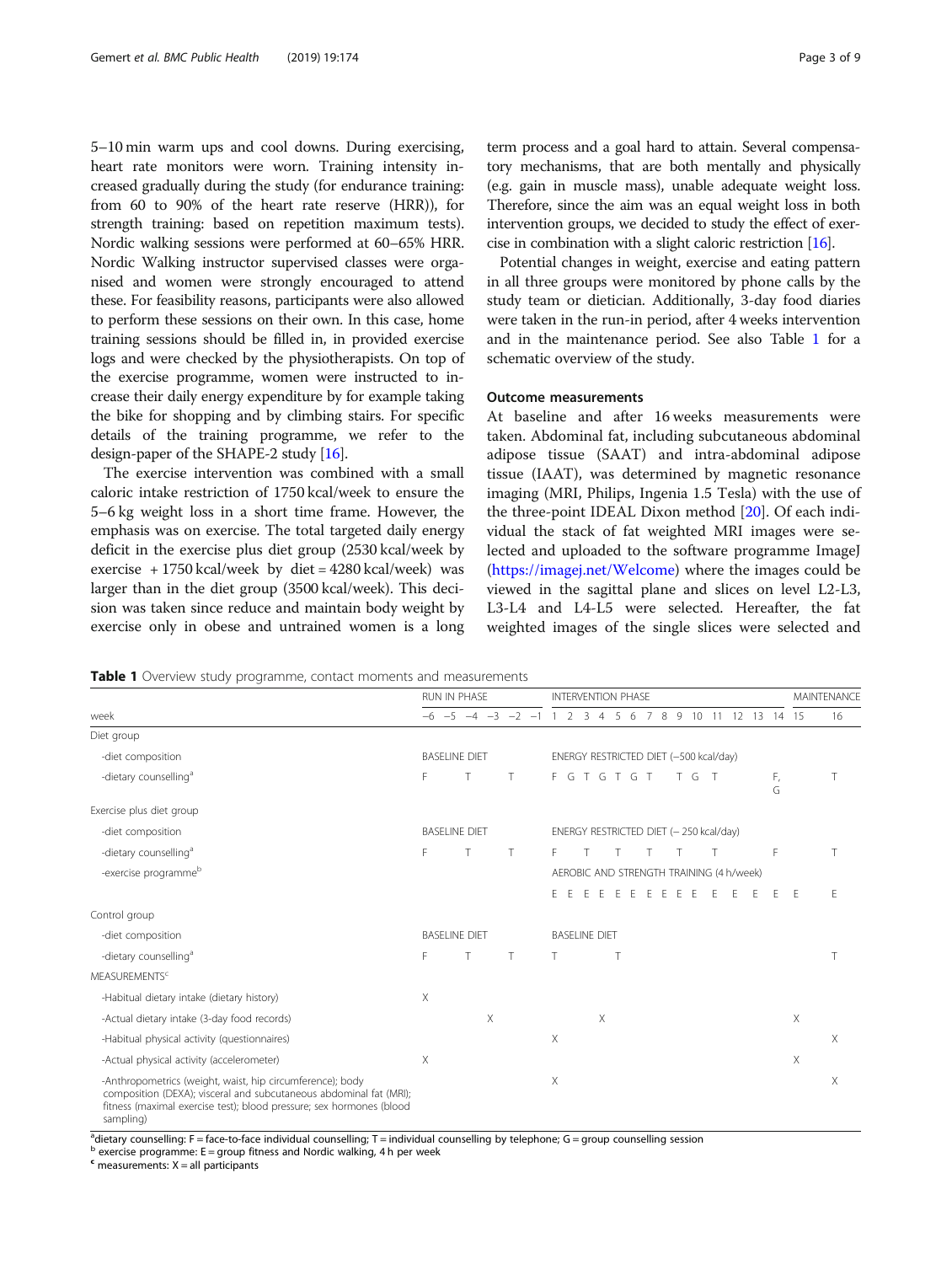uploaded to the semi-automatic HippoFat software [[21](#page-7-0)] (Additional file [1:](#page-6-0) Figure S1a). First, a line is drawn manually around the subcutaneous fat (Additional file [1](#page-6-0): Figure S1b), to create a region of interest. Second, the software determines the area in that region that contains non-black pixels, the line is adjusted and an area is given in cm2. If necessary, the line can be adjusted manually again where after the area will be recalculated. Third, to determine the amount of visceral fat, a line is drawn manually around the intra-abdominal space to create a region of interest (Additional file [1:](#page-6-0) Figure S1c). The vertebrae and psoas muscles were left out of this region. The HippoFat software determines a curve that fits the grey values of the visceral fat. On the screen, all pixels that are included are coloured red (Additional file [1](#page-6-0): Figure S1d) and the curve is adjusted manually based on visual checking, so that the visceral fat is covered properly. An area in cm2 is given automatically. The measured  $\text{cm}^2$  of SAAT and IAAT were averaged for the three slices. SAAT and IAAT were summed to obtain total abdominal adipose tissue (TAAT). Two trained researchers (WvG and MS) performed the fat quantifications. Baseline and follow-up images of different intervertebral levels of one study participant were analysed by the same researcher. Intra- and inter-class correlation coefficients for both researchers were > 0.99 for SAAT and > 0.97 for IAAT.

Total body fat and lean mass were assessed by whole body dual energy X-ray absorptiometry (DEXA, Lunar Prodigy). Height and body weight are measured wearing only light clothes and no shoes. Cardiorespiratory fitness  $(VO<sub>2peak</sub>)$  was measured by a maximal cycle exercise test with respiratory gas analysis using a ramp protocol.

To assess the level of habitual physical activity, the SQUASH questionnaire was used [\[22\]](#page-8-0).

#### Statistical analyses

Based on the study of Ross et al. [\[23](#page-8-0)] (in their obese study population: mean total intra-abdominal fat was 2.3 kg SD 0.8 kg), we calculated that at least 81 subjects are needed to demonstrate a difference of 0.2 kg intraabdominal fat  $(Alpha = 0.05; Beta = 0.20.)$  between the 'diet' and 'exercise plus diet' group. The sample size of the control group is smaller, since the expected difference in fat loss with the interventions groups is larger.

To investigate the effects of equivalent weight loss, with or without exercise on intra- and subcutaneous abdominal fat tissue, linear regression was used to estimate the between-group differences for TAAT, SAAT and IAAT, adjusted for baseline fat measure. Outcomes of complete cases (women with measurements at both baseline and follow-up) are presented, since complete case analyses with covariate adjustment yield unbiased estimates in RCTs with missing outcome data [\[24](#page-8-0)].

All statistical procedures were performed using SPSS software version 20.

#### Results

All three study groups were comparable for the main baseline characteristics (Table [2](#page-4-0)). Women were on average 60 years old, with a BMI of  $29.2 \text{ kg/m}^2$  and a body fat percentage of 44%. In total, 232 (95.5%) of all 243 women completed the study (Fig. [1\)](#page-5-0).The number of women with complete case data on abdominal fat were 92 (95%) in the diet group, 94 (96%) in the exercise plus diet group and 45 (94%) in the control group.

There was a good compliance to the weight loss interventions. The median number of diet-group sessions attended was four (out of five offered) and 70% of women attended at least four sessions. All women attended the first individual face-to-face meeting with the dietitian for the standardised diet prescription in the run-in period. The second and third face-to-face contacts for prescriptions of the intervention diet and maintenance diet were attended by 98.4 and 91.4%, respectively. All other women received dietary prescriptions per mail which were discussed by telephone. The composition in macronutrients at study end was comparable to the composition at baseline.

The median attendance rate for the group exercise sessions in the exercise plus diet group was 81% and for the Nordic walking training hours it was 88%.

The outcomes on body composition and fitness of the SHAPE-2 trial were published elsewhere [[15](#page-7-0)]. In short, both groups reached the weight loss goal. Participants in the diet group lost  $-4.9$  kg  $(-6.1%)$  and  $-5.5$  kg  $(-6.9%)$ in the exercise plus diet group. There was a decrease in body fat percentage, as compared to the control group, of − 2.8% (95% Confidence Interval (CI) -3.5;-2.1) with diet, and − 4.4% (95%CI -5.1;-3.7) with exercise plus diet. The decrease in fat percentage was significantly greater in the exercise plus diet group, compared with diet (difference of − 1.56, 95%CI -2.14;-0.98). Lean mass was preserved with exercise plus diet (+ 0.02 kg, 95%CI -0.42; 0.46), and decreased with diet (− 0.71 kg, 95%CI -1.14;-0.23), versus control. The level of moderate to vigorous physical activity, based on the SQUASH questionnaire, increased in the exercise plus diet group by 222 min/week (95% CI 43;401) compared to control and by 304 min/week (95% CI 158;451) compared to the diet group.  $VO<sub>2peak</sub>$  increased significantly in women in the exercise plus diet group by 198 mL/min (95% CI 137; 260) versus control and by 32.0 ml/min (− 29.9; 93.8) versus diet.

Table [3](#page-5-0) shows the baseline and end of study (i.e., 16 weeks) means and 95% CI of TAAT, SAAT and IAAT in the three study groups, and the within and between group changes. From baseline to end of study, fat measures remained stable in the control group and reduced significantly in both intervention groups. Reductions were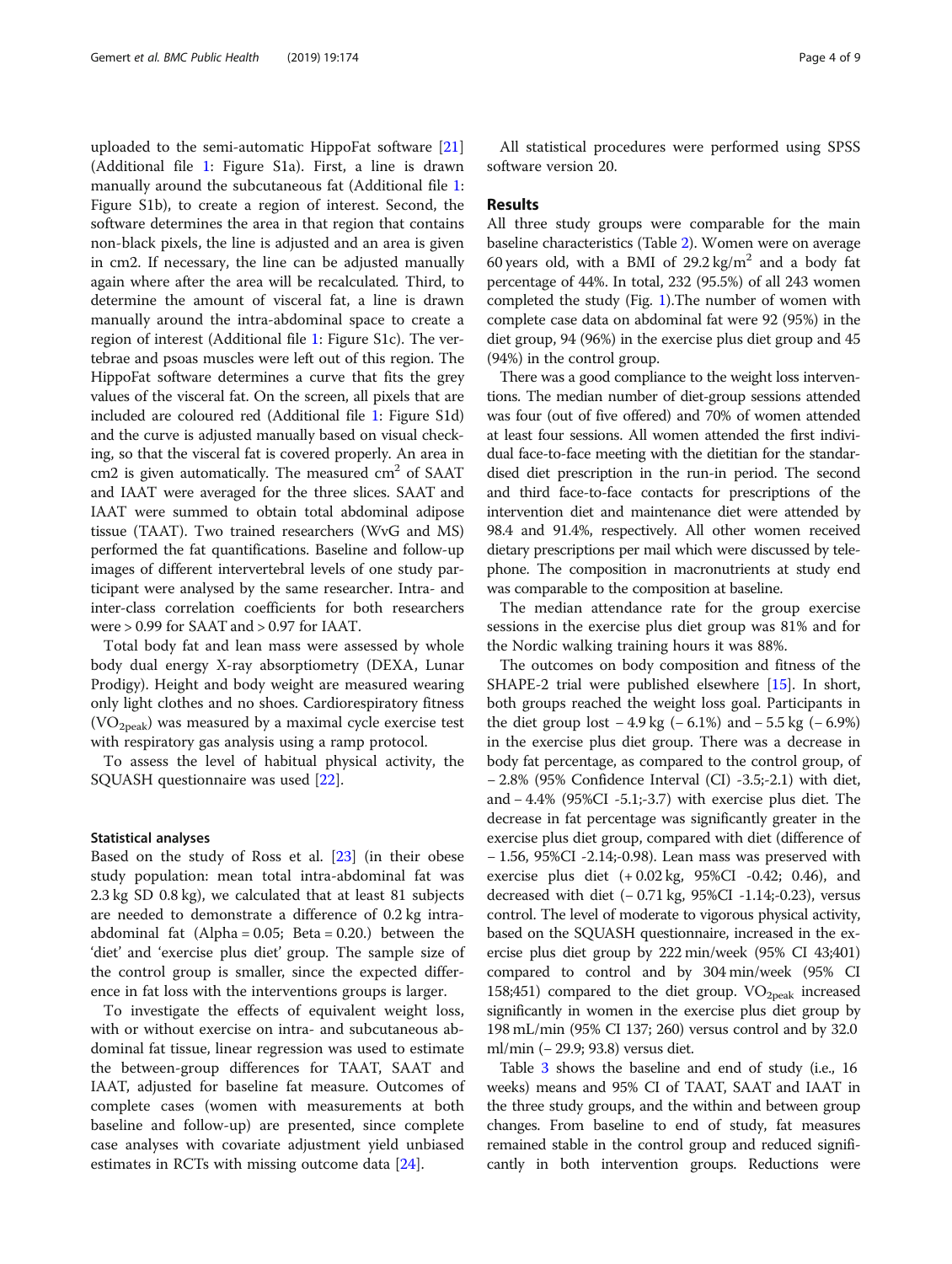#### <span id="page-4-0"></span>Table 2 Baseline characteristics of the SHAPE-2 study population

|                                                                                       | Control group<br>$(n = 48)$ | Diet group<br>$(n = 97)$ | Exercise+diet<br>group ( $n = 98$ ) |
|---------------------------------------------------------------------------------------|-----------------------------|--------------------------|-------------------------------------|
|                                                                                       | Mean (standard deviation)   |                          |                                     |
| Age (years)                                                                           | 60.0 (4.9)                  | 60.5(4.6)                | 59.5 (4.9)                          |
| Time since last menses (years)                                                        | 11.4(7.8)                   | 10.7(6.1)                | 10.9(7.7)                           |
| Education <sup>a</sup> , number (%)                                                   |                             |                          |                                     |
| Low                                                                                   | 15 (31.3%)                  | 27 (27.8%)               | 33 (33.6%)                          |
| Middle                                                                                | 15 (31.3%)                  | 27 (27.8%)               | 20 (20.4%)                          |
| High                                                                                  | 18 (37.5%)                  | 42 (43.3%)               | 44 (44.9%)                          |
| First degree family member with breast cancer, number (%)                             | 9 (18.8%)                   | 23 (23.7%)               | 24 (24.5%)                          |
| VO2peak, relative (mL/kg/min)                                                         | 22.1(4.7)                   | 21.9(4.0)                | 21.8(3.7)                           |
| Weight (kg)                                                                           | 80.9 (10.0)                 | 80.0 (8.6)               | 80.4 (9.0)                          |
| BMI ( $kg/m2$ )                                                                       | 29.5(2.6)                   | 29.3(2.5)                | 29.0 (2.9)                          |
| Body composition by DEXA                                                              |                             |                          |                                     |
| Body fat percentage (%)                                                               | 43.6(5.0)                   | 44.1(3.8)                | 43.8 (4.0)                          |
| Total body fat (kg)                                                                   | 34.2 (7.4)                  | 33.9 (5.7)               | 33.9 (6.2)                          |
| Lean mass (kg)                                                                        | 43.4 (3.9)                  | 42.7 (4.0)               | 43.1(4.1)                           |
| SQUASH moderate and vigorous activity <sup>b</sup> (min/week) Dietary composition (%) | 270 (120-495)               | 184 (115-420)            | 248 (90-465)                        |
| Fat                                                                                   | 32                          | 32                       | 34                                  |
| Carbohydrates                                                                         | 45                          | 44                       | 43                                  |
| Protein                                                                               | 17                          | 19                       | 18                                  |
| Alcohol                                                                               | 3                           | 3                        | 3                                   |
| Undefined                                                                             | 3                           | $\overline{2}$           | $\overline{2}$                      |

Available baseline data: family history of breast cancer,  $n = 241$  (99.2%); DEXA scan  $n = 240$  (98.8%); MRI scan  $n = 239$  (98.4%); VO<sub>2peak</sub>  $n = 237$  (97.5%); All other data was available for all women ( $n = 243$ )

<sup>a</sup> Education, low: primary school and technical/professional school. Middle: college degree. High: university degree

<sup>b</sup> Based on the SQUASH physical activity questionnaire, activities performed ≥4 METs

BMI Body mass index, TAAT Total abdominal adipose tissue, SAAT Subcutaneous abdominal adipose tissue, IAAT Intra-abdominal adipose tissue

The SHAPE-2 study is a three-armed RCT conducted in 2012–2013 in the Netherlands

approximately 12% in the diet group and 15–16% in the exercise plus diet group.

Between-group changes showed that compared with control, TAAT, SAAT and IAAT decreased significantly in both intervention groups  $(p < 0.001)$ . The decreases in TAAT and SAAT were significantly larger in the exercise plus diet group compared with diet: differences of − 15 cm2 (95%CI -26;-4) for TAAT and  $-11 \text{ cm}^2$  (95%CI -19;-2) for SAAT. IAAT decreased slightly more in the exercise plus diet group (–  $24 \text{ cm}^2$ , 95%CI -30;-18) than in the diet group  $(-20 \text{ cm}^2, 95\% \text{CI } -27; -14)$ , compared with control, although not statistically significant. The between group difference in IAAT between exercise plus diet versus diet was − 4 cm2 (95%CI -9; 1.3).

#### **Discussion**

We found that 6–7% weight loss by either diet only or diet combined with exercise in overweight to obese postmenopausal women reduced both subcutaneous and intra-abdominal body fat. When weight loss was induced by a combination of diet and exercise, slightly larger

declines in subcutaneous abdominal fat occurred, however, also in body weight reduction. Intra-abdominal fat loss was not statistically significantly larger in the exercise plus diet group.

Other weight loss trials with diet and exercise interventions in postmenopausal women also found a decline in subcutaneous and intra-abdominal fat, but they did not find significant stronger effects for weight loss induced by a combination of caloric restriction and exercise [\[10](#page-7-0)–[12](#page-7-0)]. In one trial, 112 postmenopausal overweight and obese women were randomised to diet only (i) or diet with either moderate (ii) or vigorous (iii) intensity exercise during 20 weeks [[11](#page-7-0)]. Although the caloric deficit was similar between all groups, comparable to our study, weight loss differed slightly between the study groups. The diet only group lost on average 11.8 kg compared to 12.2 kg and 12.3 kg in the diet plus moderate or vigorous exercise, respectively. Abdominal subcutaneous fat decreased statistically significantly by 18% and intra-abdominal fat by 26% from baseline. Intra-abdominal fat loss was largest in the diet plus vigorous exercise group and subcutaneous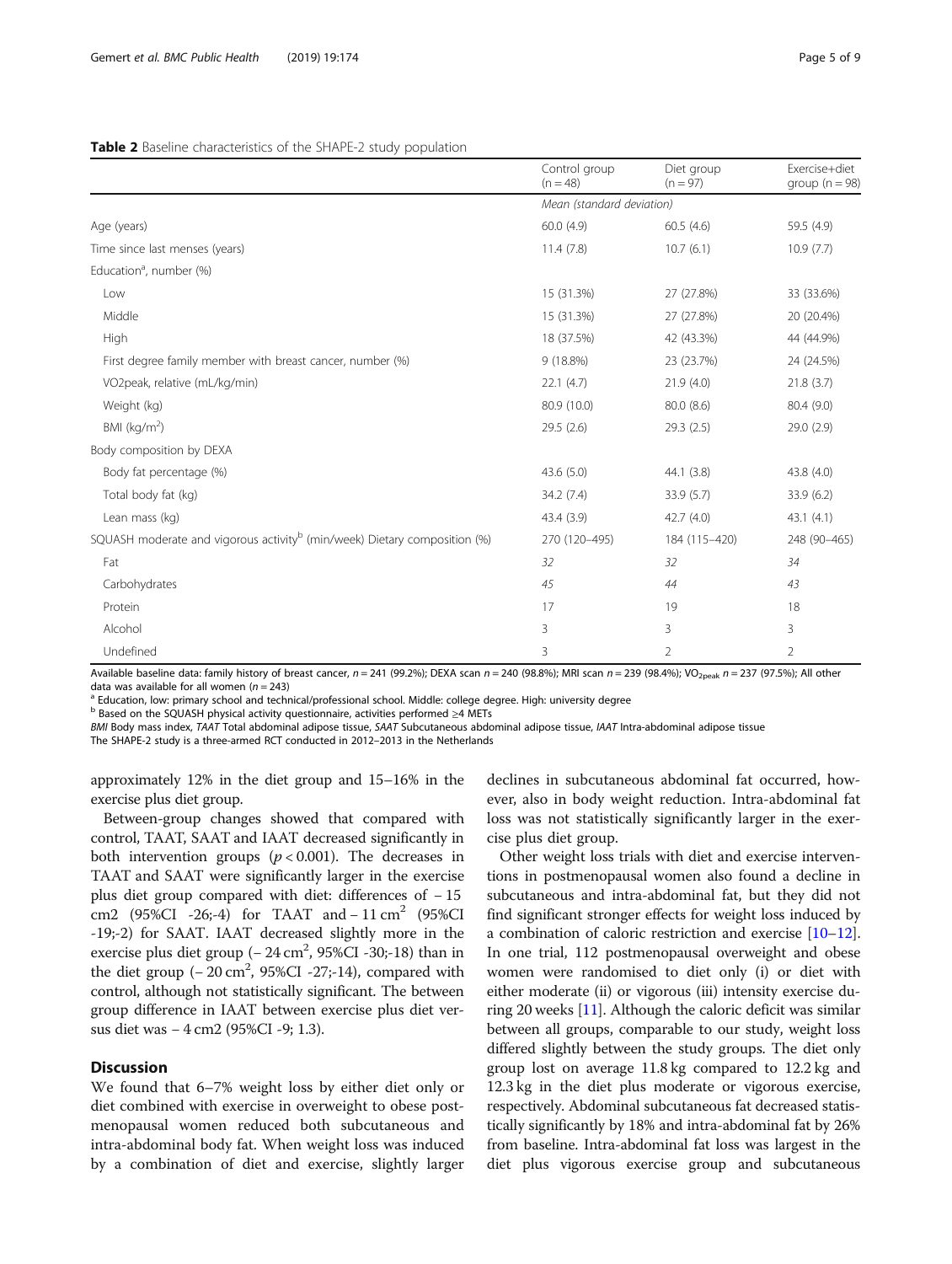<span id="page-5-0"></span>

Table 3 Baseline and 16-week differences in body fat between study groups and treatment effects

| Type of<br>abdominal<br>adipose tissue  | Baseline<br>mean | 16 weeks<br>mean | % Within<br>group 16<br>weeks change | Within group<br>16 weeks<br>change<br>(95% CI) | P-value <sup>a</sup> | Between group<br>16 weeks change<br>intervention<br>vs control<br>$(95%$ CI) | P-value <sup>b</sup> | Between group<br>16 weeks change<br>Exercise vs<br>Diet (95% CI) | P-value <sup>®</sup> |
|-----------------------------------------|------------------|------------------|--------------------------------------|------------------------------------------------|----------------------|------------------------------------------------------------------------------|----------------------|------------------------------------------------------------------|----------------------|
| Total (TAAT, cm <sup>2</sup> )          |                  |                  |                                      |                                                |                      |                                                                              |                      |                                                                  |                      |
| Control                                 | 461              | 466              | 1.1%                                 | 4.9 $(-4.1 \text{ to } 13.9)$                  | 0.282                |                                                                              |                      |                                                                  |                      |
| Diet                                    | 454              | 398              | $-12.3%$                             | $-55.8$ ( $-63.8$ to $-47.8$ )                 | < 0.001              | $-60.8$ ( $-74.3$ to $-47.3$ ) < 0.001                                       |                      |                                                                  |                      |
| Exercise<br>+diet                       | 449              | 379              | $-15.7%$                             | $-70.4$ ( $-78.5$ to $-62.2$ )                 | < 0.001              | $-75.4$ ( $-88.8$ to $-61.9$ ) < 0.001                                       |                      | $-14.6$ (-25.5 to -3.7)                                          | 0.009                |
| Subcutaneous (SAAT,cm <sup>2</sup> )    |                  |                  |                                      |                                                |                      |                                                                              |                      |                                                                  |                      |
| Control                                 | 311              | 315              | 1.2%                                 | $3.6$ ( $-3.5$ to 10.7)                        | 0.308                |                                                                              |                      |                                                                  |                      |
| Diet                                    | 312              | 273              | $-12.5%$                             | $-38.9$ (-44.7 to -<br>33.0                    | < 0.001              | $-42.4$ ( $-52.6$ to $-32.3$ )                                               | < 0.001              |                                                                  |                      |
| Exercise<br>+diet                       | 306              | 257              | $-16.0%$                             |                                                |                      | $-49.1$ (-55.4 to $-42.8$ ) $< 0.001$ -53.0 (-63.1 to $-42.9$ ) $< 0.001$    |                      | $-10.6$ ( $-18.7$ to $-2.4$ )                                    | 0.011                |
| Intra-abdominal (IAAT,cm <sup>2</sup> ) |                  |                  |                                      |                                                |                      |                                                                              |                      |                                                                  |                      |
| Control                                 | 150              | 152              | 1.6%                                 | $2.4 (-3.4 \circ 8.2)$                         | 0.406                |                                                                              |                      |                                                                  |                      |
| Diet                                    | 142              | 125              | $-12.0%$                             | $-17.0$ (-20.9 to $-13.0$ )                    | < 0.001              | $-20.1$ ( $-26.6$ to<br>$-13.75$                                             | < 0.001              |                                                                  |                      |
| Exercise<br>+diet                       | 143              | 122              | $-14.6%$                             | $-20.9$ ( $-24.4$ to $-17.4$ ) $< 0.001$       |                      | $-24.0$ ( $-30.4$ to $-17.6$ )                                               | < 0.001              | $-3.8$ (-9.0 to 1.3)                                             | 0.145                |

TAAT Total abdominal adipose tissue, SAAT Subcutaneous abdominal adipose tissue, IAAT Intra-abdominal adipose tissue a. A P-value of < 0.05 was considered significant for the within group change

b. A P-value of < 0.025 was considered significant for the comparison of both intervention groups versus control. c. A P-value of < 0.05 was considered significant for the comparison exercise versus diet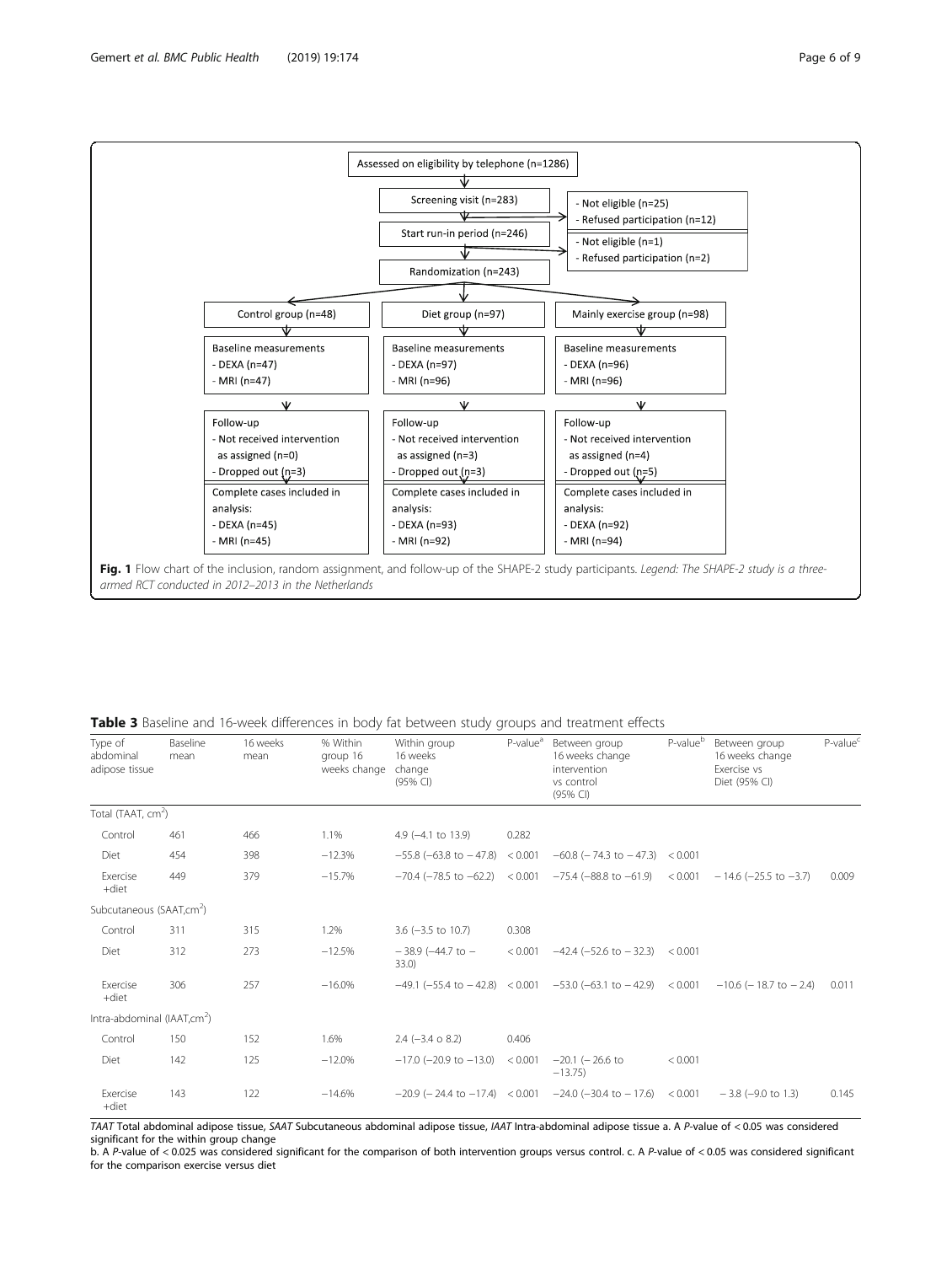<span id="page-6-0"></span>abdominal fat loss was largest in the diet only group, but both not significantly different from diet only. The mean amount of weight loss was larger than in our trial (− 12 kg versus − 5.5 kg), probably explaining the larger percentages of fat losses. In another RCT in 77 obese postmenopausal women, six months of diet with or without aerobic exercise induced approximately 7 kg of weight loss (7 kg diet only and 7.2 kg diet plus exercise) [\[12](#page-7-0)]. Again, subcutaneous and intra-abdominal fat declined significantly and to a similar extent from baseline (both by − 15%) in both weight loss groups. Similar results were found in a small trial of 34 obese postmenopausal women wherein the effects of weight loss and resistance training were investigated over 16 weeks  $[10]$  $[10]$  $[10]$ . Diet  $(-5.2 \text{ kg})$  and diet with resistance training  $(-7.4 \text{ kg})$  led to comparable changes in subcutaneous abdominal fat (both − 18%) and intra-abdominal fat (both − 22%).

We observed levels of subcutaneous abdominal fat loss in the same range compared to above studies (− 16% for exercise plus diet induced; − 12.5% for diet induced weight loss). An explanation for the fact that we observed slightly greater loss of subcutaneous abdominal fat in the exercise plus diet group compared with diet only group, could be that women in our trial were prescribed four hours/week of exercise, instead of two or three hours/week as in the above trials. A dose response effect of exercise on subcutaneous abdominal fat loss in postmenopausal women is supported by the BETA trial  $[13]$  $[13]$  $[13]$ . In the BETA trial, two groups performed aerobic exercise for 150 and 300 min and lost 1.8 and 2.5 kg of body weight, respectively. There was no difference in intra-abdominal fat loss between the groups. In the high-dose group, subcutaneous fat was decreased more than in the low-dose group, but this might also (partly) be explained by the 0.7 kg more loss of body weight. This might also (partly) explain our results; women in the exercise plus diet group in our trial lost 0.6 kg more body weight than the diet group.

In our study, intra-abdominal fat loss was not significantly larger in the exercise plus diet group compared to the diet only group, which is in accordance with the trials mentioned above. We expected that weight loss mainly by exercise would affect intra-abdominal fat more than equivalent weight loss by diet only, because exercise causes lipolytic hormones to be secreted, facilitating greater postexercise energy expenditure and fat oxidation [\[25](#page-8-0), [26\]](#page-8-0). It seems, however, that combining diet with exercise, or different intensities of exercise have no other effect on intra-abdominal fat loss compared to diet alone, if the caloric deficit is (almost) the same. This finding is comparable to a recent review by Merlotti et al. [\[27](#page-8-0)] which evaluated the amount of intra-abdominal and subcutaneous fat loss with all available strategies (diet and exercise, weight-loss promoting agents and bariatric surgery). They conclude that there is no evidence of a weight loss intervention that preferentially targets intra-abdominal fat mass. The metaanalysis showed that, regardless of the weight loss strategy used, the absolute amount of subcutaneous abdominal fat loss is greater than intra-abdominal fat loss and percentage intra-abdominal fat loss is greater than percentage subcutaneous abdominal fat loss, however, no differences between different weight loss strategies were found [[27](#page-8-0)]. Although exercise does not result in specific intra-abdominal fat loss, we found that exercise positively affects body composition (preserved or more lean body mass and less total body fat) and increases the aerobic capacity [\[15\]](#page-7-0), and has, therefore, beneficial effects compared to other weight loss strategies. So far, a specific training intensity or modus that can specifically target intra-abdominal fat in postmenopausal women has not been identified.

Strengths of our trial include the large sample size and the randomised design with two different interventions aiming for equivalent weight loss.

Moreover, the use of MRI, a precise and valid standard method to measure changes in abdominal fat, distinguishes our study from the previous literature [[28](#page-8-0)]. Additionally, instead of a single slice analysis which is most often used, fat quantifications were derived from three MRI slices at different abdominal levels.

Despite the aim for equivalent weight loss, the exercise plus diet group experienced a 0.6 kg greater weight loss than the diet group; which is a limitation and may have affected the results. Furthermore, a longer intervention or follow-up duration might be necessary to show potential effects of exercise-induced weight loss above weight loss by diet only on intra-abdominal fat loss.

#### Conclusion

We found that a 6–7% weight loss in healthy and overweight-to-obese postmenopausal women led to a decrease in both intra-abdominal and abdominal subcutaneous fat. Weight loss when exercise is combined with a small caloric restriction, seems to produce greater changes in subcutaneous abdominal fat, but not in intra-abdominal fat, as compared to weight loss induced by caloric restriction only. This effect on subcutaneous fat might partly be explained by the slightly greater amount of weight loss in the exercise plus diet group.

#### Additional file

[Additional file 1:](https://doi.org/10.1186/s12889-019-6510-1) Figure S1. Illustration of the abdominal fat assessment method using the semi-automated HippoFat software. a The fat weighted images of a single MRI slice. **b** As a first step, a line is drawn manually around the subcutaneous fat volume to create a region of interest. Thereafter, the software determines the area that contains non-black pixels in this region of interest, the line is adjusted and an area is given in  $cm<sup>2</sup>$ . If necessary, the line can be adjusted manually again and the area can be recalculated.  $c$  To determine the amount of visceral fat, a line is drawn manually around the intra-abdominal space to create a region of interest. The vertebrae and psoas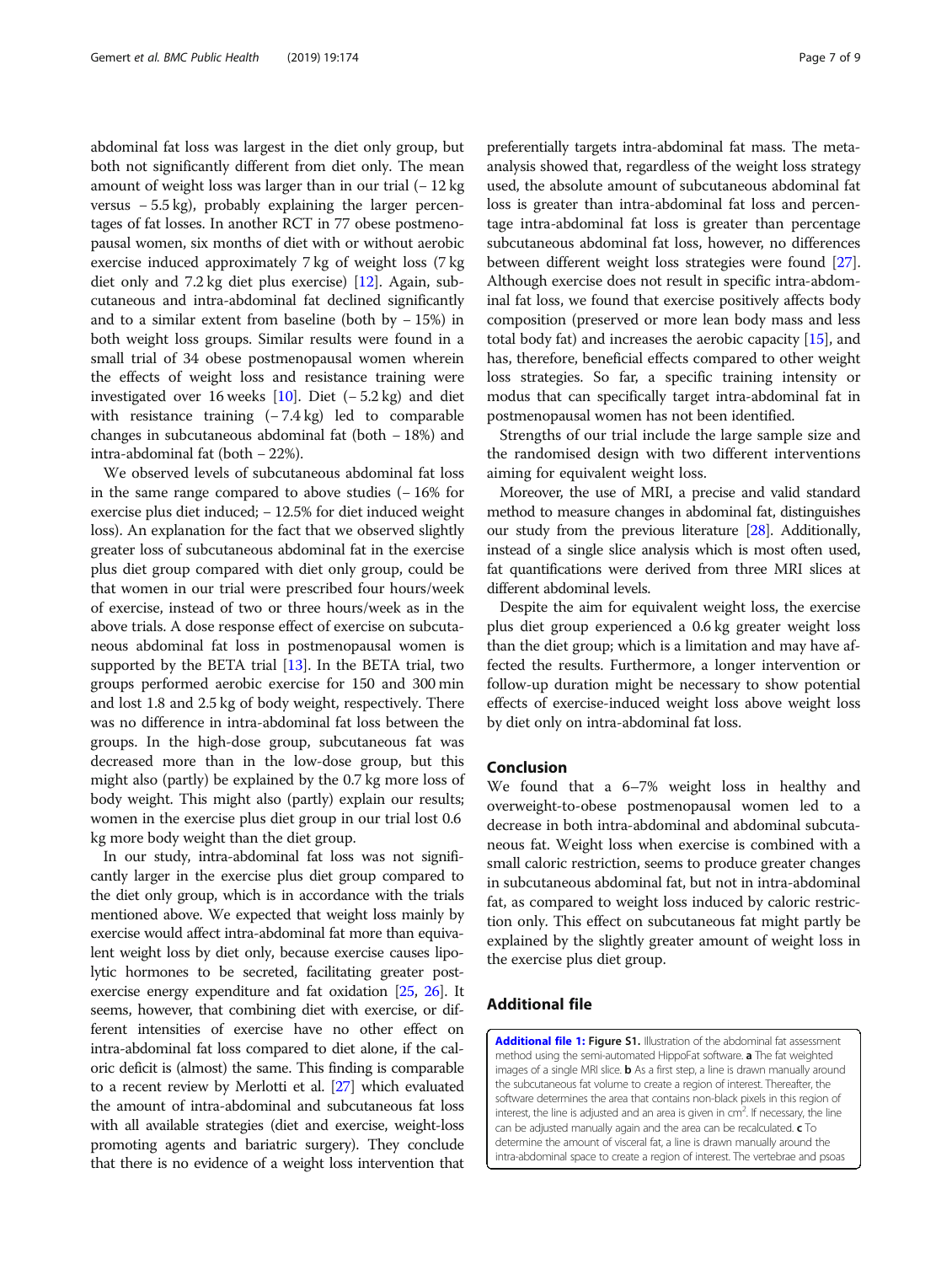<span id="page-7-0"></span>muscles were left out of this region. **d** The HippoFat software determines a curve that fits the grey values of the visceral fat. On the screen, all pixels that are included are coloured red and the curve is adjusted manually based on visual checking, so that the visceral fat is covered properly. An area in  $cm<sup>2</sup>$  is given automatically by the software. (DOCX 521 kb)

#### Abbreviations

BMI: Body Mass Index; DEXA: Dual Energy X-ray Absorptiometry; HRR: Heart Rate Reserve; IAAT: Intra-abdominal Adipose Tissue; KCAL: Kilocalories; MRI: Magnetic Resonance Imaging; RCT: Randomised Controlled Trial; SAAT: Subcutaneous Abdominal Adipose Tissue; TAAT: Total Abdominal Adipose Tissue

#### Acknowledgements

We would like to acknowledge the following people who have collected data or contributed to the running of the study: Marloes van Beurden, Ria Bouwhuis, Bram Dijker, Gerry van Hemert, Manon de Leeuw, Marjon van der Meer, Karen Menninga, Joke Metselaar, Fien Stern, Lizeth Vendrig, Lydeke Zwart (Julius Center, Utrecht). Silvia Achterberg, Renate Bloemen, Willemien Boersma, Mirjam Floor, Petra Hemeltjen, Veronique Sauerwald (Medical Spectrum Twente, Enschede). Roelof Peters, Jolanda Spruit (HU University of Applied Sciences Utrecht). Brian G Keevil, Laura J Owen (Biochemistry Department, UHSM). Dick van Rumpt, Rick Ruckert, Holger de Wolf, Carolien Huetink, Laura Berends (SHO laboratory Velp). Furthermore, we would greatly like to thank all the study participants and the participating dietitians, physiotherapists and Nordic walking instructors in the vicinities of Utrecht and Enschede.

#### Funding

This work was supported by the Dutch Cancer Society [KWF: UU 2010–4843] and the Dutch Pink Ribbon Foundation [PR110032, PR110039]. The support from the sponsors was unconditional, and the data collection, design, management, analysis, interpretation and reporting were performed without their interference. The role of the sponsors was limited to approving the scientific proposal of the study, covering salary costs of study personnel, costs for the data collection and costs for biochemical analyses.

#### Availability of data and materials

The datasets used and/or analysed during the current study are available from the corresponding author on reasonable request.

#### Authors' contributions

Authors PP, JS, and EM were involved in the conception of the study. PP, JS, WG, and EM were involved in the design. PP, JS, WG, and EM and participated in the management and coordination of the study. WG, JP, MS, WV, and EM were involved in the data collection. WG, JS, JP, AM, PP, SE, RS and EM analysed the data. WG, JS, JP, AM, PP, AD and EM drafted the manuscript. All authors have been involved in the interpretation of data and have critically revised the content of the manuscript. All authors have read and approved the final manuscript.

#### Ethics approval and consent to participate

The study was approved by the ethical committee of the University Medical Center Utrecht. All participants provided written informed consent.

#### Consent for publication

Not applicable.

Competing interests The authors declare that they have no competing interests.

#### Publisher's Note

Springer Nature remains neutral with regard to jurisdictional claims in published maps and institutional affiliations.

#### Author details

<sup>1</sup>Department of Epidemiology, Julius Center for Health Sciences and Primary Care, University Medical Center Utrecht, STR 6.131, Universiteitsweg 100, 3584 CG Utrecht, the Netherlands. <sup>2</sup>Medisch Spectrum Twente Hospital, Department of Epidemiology, Enschede, the Netherlands. <sup>3</sup>Department of

#### Received: 1 November 2018 Accepted: 4 February 2019 Published online: 11 February 2019

#### References

- 1. World Health Organization. Obesity and overweight fact sheet. 2017.
- 2. Lambrinoudaki J, Brincat M, Frel CT, Gambacciani M, Moen MH, Schenck-Gustafsson K, et al. EMAS position statement: managing obese postmenopausal women. Maturitas. 2010;66:323–6.
- 3. Neilson HK, Friedenreich CM, Brockton NT, Millikan RC. Physical activity and postmenopausal breast cancer: proposed biologic mechanisms and areas for future research. Cancer Epidemiol Biomark Prev. 2009;18:11–27.
- 4. Carmienke S, Freitag MH, Pischon T, Schlattmann P, Fankhaenel T, Goebel H, et al. General and abdominal obesity parameters and their combination in relation to mortality: a systematic review and meta-regression analysis. Eur J Clin Nutr. 2013;67:573–85.
- 5. Yusuf S, Hawken S, Ounpuu S, Bautista L, Franzosi MG, Commerford P, et al. Obesity and the risk of myocardial infarction in 27,000 participants from 52 countries: a case-control study. Lancet. 2005;366:1640–9.
- 6. Arner P. Not all fat is alike. Lancet. 1998;351:1301–2.
- 7. Bjorntorp P. Obesity. Lancet. 1997;350:423–6.
- 8. Tchernof A, Despres JP. Pathophysiology of human visceral obesity: an update. Physiol Rev. 2013;93:359–404.
- 9. Ismail I, Keating SE, Baker MK, Johnson NA. A systematic review and meta-analysis of the effect of aerobic vs. resistance exercise training on visceral fat. Obes Rev. 2012;13:68–91.
- 10. Garcia-Unciti M, Izquierdo M, Idoate F, Gorostiaga E, Grijalba A, Ortega-Delgado F, et al. Weight-loss diet alone or combined with progressive resistance training induces changes in association between the cardiometabolic risk profile and abdominal fat depots. Ann Nutr Metab. 2012;61:296–304.
- 11. Nicklas BJ, Wang X, You T, Lyles MF, Demons J, Easter L, et al. Effect of exercise intensity on abdominal fat loss during calorie restriction in overweight and obese postmenopausal women: a randomized, controlled trial. Am J Clin Nutr. 2009;89:1043–52.
- 12. Ryan AS, Ge S, Blumenthal JB, Serra MC, Prior SJ, Goldberg AP. Aerobic exercise and weight loss reduce vascular markers of inflammation and improve insulin sensitivity in obese women. J Am Geriatr Soc. 2014;62:607–14.
- 13. Friedenreich CM, Neilson HK, O'Reilly R, Duha A, Yasui Y, Morielli AR, et al. Effects of a high vs moderate volume of aerobic exercise on adiposity outcomes in postmenopausal women: a randomized clinical trial. JAMA Oncol. 2015;1:766–76.
- 14. van Gemert WA, May AM, Schuit AJ, Oosterhof BY, Peeters PH, Monninkhof EM. Effect of weight loss with or without exercise on inflammatory markers and Adipokines in postmenopausal women: the SHAPE-2 trial, a randomized controlled trial. Cancer Epidemiol Biomark Prev. 2016;25:799–806.
- 15. van Gemert WA, Schuit AJ, Van der Palen J, May AM, Iestra JA, Wittink H, et al. Effect of weight loss, with or without exercise, on body composition and sex hormones in postmenopausal women: the SHAPE-2 trial. Breast Cancer Res. 2015;17:120.
- 16. van Gemert WA, Iestra JI, Schuit AJ, May AM, Takken T, Veldhuis WB, et al. Design of the SHAPE-2 study: the effect of physical activity, in addition to weight loss, on biomarkers of postmenopausal breast cancer risk. BMC Cancer. 2013;13:395.
- 17. Willemijn A.M.van Gemert. Exercise, weight loss and biomarkers for breast cancer risk. ISBN: 978–94–6259-499-9; 22-1-2015.
- 18. HealthCouncil of the Netherlands. Health Council of the Netherlands: Guidelines for a healthy diet 2006. 2006. The Hague. publication no. 2006/21E.
- 19. Roza AM, Shizgal HM. The Harris Benedict equation reevaluated: resting energy requirements and the body cell mass. Am J Clin Nutr. 1984;40: 168–82.
- 20. Dixon WT. Simple proton spectroscopic imaging. Radiology. 1984;153:189–94.
- 21. Positano V, Cusi K, Santarelli MF, Sironi A, Petz R, Defronzo R, et al. Automatic correction of intensity inhomogeneities improves unsupervised assessment of abdominal fat by MRI. J Magn Reson Imaging. 2008;28:403–10.